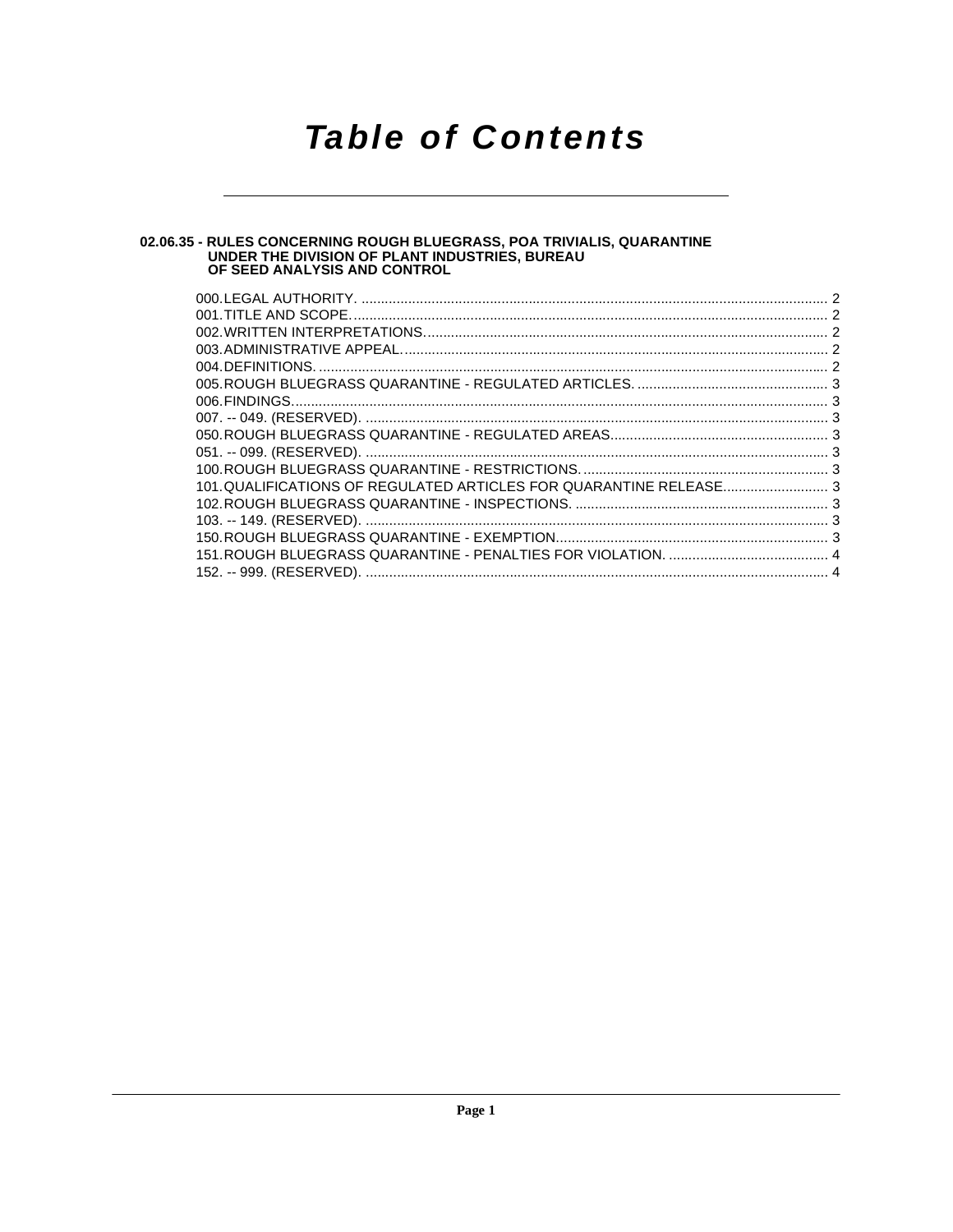#### **IDAPA 02 TITLE 06 Chapter 35**

#### <span id="page-1-0"></span>**02.06.35 - RULES CONCERNING ROUGH BLUEGRASS, POA TRIVIALIS, QUARANTINE UNDER THE DIVISION OF PLANT INDUSTRIES, BUREAU OF SEED ANALYSIS AND CONTROL**

#### <span id="page-1-1"></span>**000. LEGAL AUTHORITY.**

This chapter is adopted under the legal authority of Title 22, Chapter 20, Idaho Code. (3-20-97)

#### <span id="page-1-2"></span>**001. TITLE AND SCOPE.**

**01. Title**. The title of this chapter is "Rules Concerning Rough Bluegrass, Poa trivialis, Quarantine e Division of Plant Industries, Bureau of Seed Analysis and Control". (3-30-01) Under the Division of Plant Industries, Bureau of Seed Analysis and Control".

**02. Scope**. This chapter has the following scope: these rules are to prevent the introduction of rough bluegrass into major Kentucky bluegrass, fescue (Festuca) species, ryegrass (Lolium) species, and bentgrass (Agrostis) species seed production areas as stated in Section 006. The official citation of this chapter is IDAPA 02.06.35.000 through 02.06.35.999. For example, the citation for this section is IDAPA 02.06.35.001. (3-30-01)

#### <span id="page-1-3"></span>**002. WRITTEN INTERPRETATIONS.**

There are no written interpretations of these rules. (3-20-97)

#### <span id="page-1-4"></span>**003. ADMINISTRATIVE APPEAL.**

There is no provision for administrative appeal before the Department of Agriculture under this chapter. Hearing and appeal rights are pursuant to Title 67. Chapter 52. Idaho Code. (3-20-97) appeal rights are pursuant to Title 67, Chapter 52, Idaho Code.

#### <span id="page-1-6"></span><span id="page-1-5"></span>**004. DEFINITIONS.**

The Idaho Department of Agriculture adopts the definitions set forth in Section 22-2003, Idaho Code. (3-20-97)

<span id="page-1-7"></span>**01. Director**. The Director of the Idaho Department of Agriculture, or his designated agents. (3-20-97)

**02. Grass Species**. All bluegrass (Poa) species, fescue (Festuca) species, ryegrass (Lolium) species, and all bentgrass  $(Agrostis)$  species.

<span id="page-1-9"></span><span id="page-1-8"></span>**03. Official Seed Laboratory**. A seed testing laboratory approved by the Director. (3-30-01)

**04. Person**. Any person, individual, firm, partnership, corporation, company, society, or association or icer, agent or employee thereof. every officer, agent or employee thereof.

**Quarantine Release Tag.** A numbered tag printed and issued by the Idaho State Department of Agriculture to be attached to each bag showing said seed has met quarantine requirements and giving the following information: "This lot of seed was tested and found to be apparently free of rough bluegrass and is eligible for planting in Idaho."

<span id="page-1-10"></span>**06. Representative Sample**[. A sample of seed drawn in accordance with IDAPA 02.06.01, Idaho](http://www2.state.id.us/adm/adminrules/rules/idapa02/0601.pdf) [Department of Agriculture, "Rules Governing the Pure Seed Law". \(3-30-01\)](http://www2.state.id.us/adm/adminrules/rules/idapa02/0601.pdf)

<span id="page-1-11"></span>**07. Rough Bluegrass**. Poa trivialis and all related off-types or sub-species of Poa trivialis, hereinafter to as rough bluegrass. (3-20-97) referred to as rough bluegrass.

<span id="page-1-12"></span>**08. Rough Bluegrass Analysis Certificate**. A test report from an official laboratory showing freedom gh bluegrass. (3-30-01) from rough bluegrass.

**09. Seed Stock**. Those seeds of grass species which are to be planted for seed increase or with intent of seed increase. (3-30-01)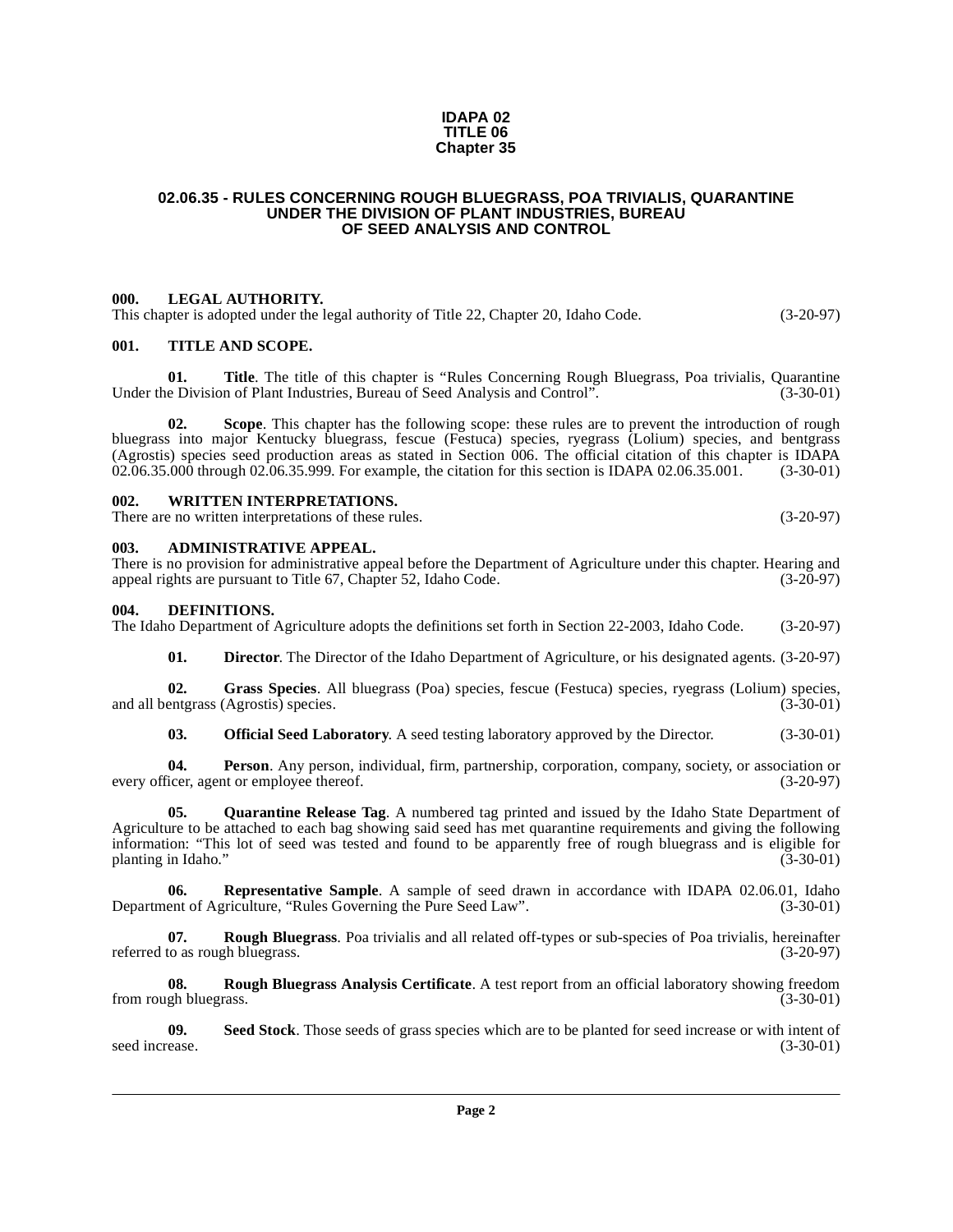#### <span id="page-2-19"></span><span id="page-2-0"></span>**005. ROUGH BLUEGRASS QUARANTINE - REGULATED ARTICLES.**

Those articles which are regulated are seed stocks as defined in Section 004. (3-30-01)

#### <span id="page-2-1"></span>**006. FINDINGS.**

The seed of the crop known as rough bluegrass is a noxious weed pursuant to Section 22-2003, Idaho Code, and is injurious to Kentucky bluegrass seed production. A rough bluegrass quarantine is established pursuant to Section 67- 5226(1), Idaho Code, to confer benefits by preventing the introduction of rough bluegrass into major Kentucky bluegrass seed production areas in Idaho. The amendments are necessary to protect the Kentucky bluegrass, fescue, ryegrass, and bentgrass or redtop seed production areas in Idaho from contamination by rough bluegrass. (3-30-01)

#### <span id="page-2-2"></span>**007. -- 049. (RESERVED).**

#### <span id="page-2-18"></span><span id="page-2-3"></span>**050. ROUGH BLUEGRASS QUARANTINE - REGULATED AREAS.**

The regulated areas are the Idaho counties of Benewah, Bingham, Blaine, Bonner, Camas, Clark, Clearwater, Elmore, Idaho, Jerome, Kootenai, Latah, Lewis, Madison, Nez Perce, Power, Shoshone and Twin Falls. (3-20-97)

#### <span id="page-2-4"></span>**051. -- 099. (RESERVED).**

#### <span id="page-2-20"></span><span id="page-2-5"></span>**100. ROUGH BLUEGRASS QUARANTINE - RESTRICTIONS.**

No rough bluegrass shall be planted for seed production in the regulated areas. (3-20-97)

### <span id="page-2-14"></span><span id="page-2-6"></span>**101. QUALIFICATIONS OF REGULATED ARTICLES FOR QUARANTINE RELEASE.**

<span id="page-2-13"></span>**01. Planting Seed Stock Of Regulated Articles**. Any person planting seed stock of regulated articles shall comply with the following requirements: (3-30-01)

a. Submit to the Director an official laboratory analysis of a representative sample showing freedom from rough bluegrass based on a five (5) gram sample for bentgrass or redtop, a twenty-five (25) gram sample for bluegrass, or a fifty (50) gram sample for other grasses; or (3-30-01)

<span id="page-2-15"></span>b. Submit to the Director a representative sample for laboratory analysis. (3-30-01)

**02. Quarantine Release Tag**. Upon receipt of an official seed laboratory analysis, the Director may upon request issue sequentially numbered tags for each bag of regulated article found free of rough bluegrass. (3-30-01)

#### <span id="page-2-17"></span><span id="page-2-7"></span>**102. ROUGH BLUEGRASS QUARANTINE - INSPECTIONS.**

The Director shall cause inspections to be made in accordance with the provisions of Section 22-2001, Idaho Code. (3-20-97)

<span id="page-2-12"></span>**01. Infested Seed Stock**. Lots of turf seed stock contaminated with rough bluegrass seeds may be planted in an approved nursery of two (2) acres or less under the supervision of the Director. The nursery shall be seeded in rows spaced twenty-four (24) inches apart and it shall be the duty of the person receiving such seed stock to rogue the planting or chemically treat to eradicate the rough bluegrass. The approved nursery shall be inspected by the Department at least three  $(3)$  times during the seedling year. Any approved nursery not passing inspection shall<br>not be harvested but shall be destroved upon the order of the Director at the owner's expense.  $(3-20-9$ not be harvested but shall be destroyed upon the order of the Director at the owner's expense.

<span id="page-2-10"></span>**02. Application For Nursery Inspection**. A person shall make application for nursery inspection to the Director at least fourteen (14) days prior to planting. (3-20-97)

#### <span id="page-2-8"></span>**103. -- 149. (RESERVED).**

#### <span id="page-2-16"></span><span id="page-2-9"></span>**150. ROUGH BLUEGRASS QUARANTINE - EXEMPTION.**

<span id="page-2-11"></span>**01. Experiments Or Trial Grounds**. This quarantine shall not apply to: experiments or trial grounds of the United States Department of Agriculture, experiments or trial grounds of the University of Idaho Agriculture Experiment Station, or trial grounds of any person, provided said trial ground plantings are approved by the Director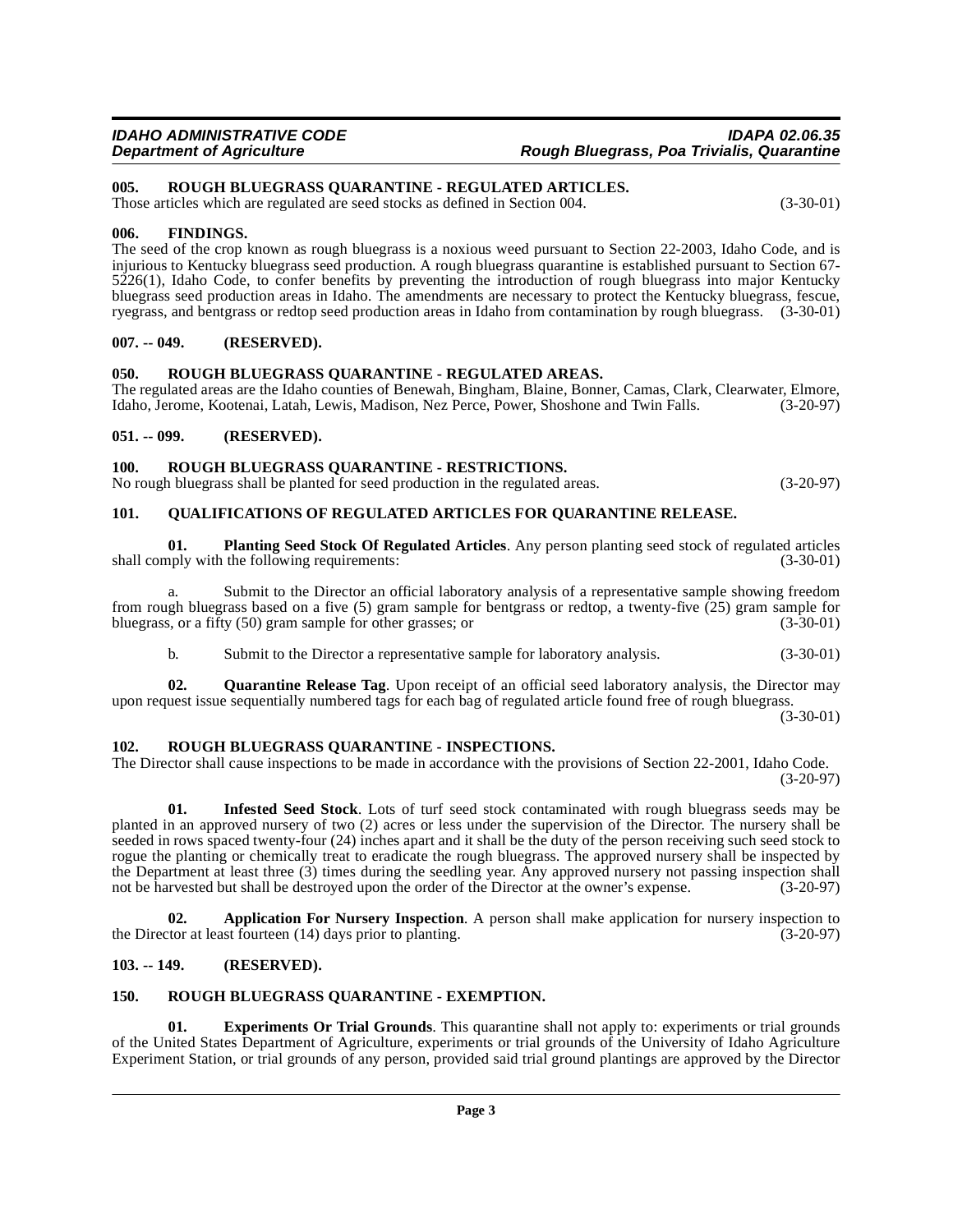and under supervision of technically-trained personnel familiar with rough bluegrass. (3-20-97)

<span id="page-3-3"></span>**02. Rough Bluegrass**. Rough bluegrass may be planted in the regulated areas for turf but shall not be to mature to the seed producing stage. (3-20-97) allowed to mature to the seed producing stage.

#### <span id="page-3-2"></span><span id="page-3-0"></span>**151. ROUGH BLUEGRASS QUARANTINE - PENALTIES FOR VIOLATION.**

Any person who violates the terms of this quarantine may be subject to the criminal penalties in Section 22-2004, Idaho Code. (3-20-97) Idaho Code. (3-20-97)

<span id="page-3-1"></span>**152. -- 999. (RESERVED).**